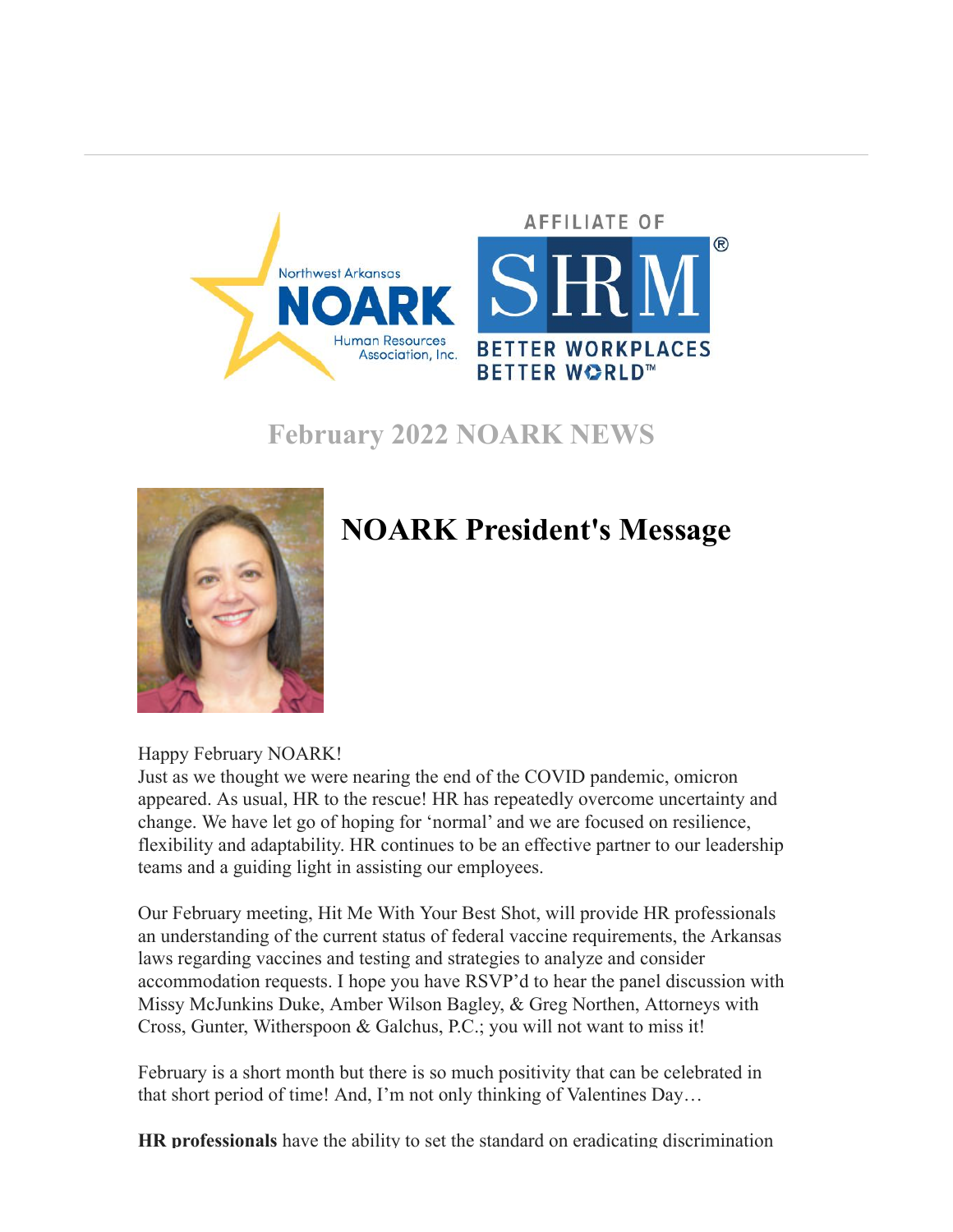**[HR professionals](https://r20.rs6.net/tn.jsp?f=001I8r9bO46ReEbo0Qp8-psYZ580BACgc9lZgJXa2SDHZyrP7m5Cm3ZtltXPENcDP4D03gFn9BIVcLg3dh9-GFzQh4vet8jM9-8JMpZwQrLTHcziAaYA3WCLuJgGQiQ95t4XfAv3m9iTOjv2YZ_3jmA8Rq3byUL-3DAP8zQ5CsMRxTaKxFrDd-G5iscPjkm3QZ_CNPeoLty5fHeXWV5g2WfSQ==&c=nRvT-4SuHyGK-v-OxRbxQSf0Dvj5umdOdjqouvUcat__VV_f9hGm_g==&ch=UV1MYkDJk3e_fAApVcXr7LC-47YD-aTpoPuK3DpKEjdYNSdqOiiLqg==)** have the ability to set the standard on eradicating discrimination and bias and encourage the inclusion of all employees. Recognizing and celebrating [employees' racial, ethnic, and cultural backgrounds can be effective in](https://r20.rs6.net/tn.jsp?f=001I8r9bO46ReEbo0Qp8-psYZ580BACgc9lZgJXa2SDHZyrP7m5Cm3ZtltXPENcDP4DXrwk9BWMMoZhCtCsJDhKEe1AGuLp4F9SYHKanr5jVfngpmUNow_m4_tzA9zKiY_g5E4GvdTJoaWZmDEVbCJ0KAC4NLQe5bIyXyu14-FIpXe2GQcDBquT1-LAbPjJzNh_D836DYzHXUg=&c=nRvT-4SuHyGK-v-OxRbxQSf0Dvj5umdOdjqouvUcat__VV_f9hGm_g==&ch=UV1MYkDJk3e_fAApVcXr7LC-47YD-aTpoPuK3DpKEjdYNSdqOiiLqg==) **building psychological safety and employee engagement**. Thus, celebrating Black History Month in the workplace is an excellent way to achieve that goal.

February is also a time for action. It is a time for getting things done. I believe every one of us has a desire to accomplish great things, to do something meaningful, and/or to have an impact. The popular quote, "If the devil can't make you bad, he'll make you busy", reminds us to stop scattering our energy and focus on our priorities which truly matter to creating our success. NOARK can play a role in your success.

Here are some proactive steps to help you meet your goals:

- Renew your NOARK membership.
- Attend the monthly Chapter meetings to hear the latest issues and strategies affecting the workplace.
- Consider participating on one of the Chapter committees to further develop your leadership skills, learning opportunities and expand your HR network.

"You gain strength, courage, and confidence by every experience in which you really stop to look fear in the face. You must do the thing you think you cannot do." Eleanor Roosevelt

Regards, Cindy Ruffing 2022 NOARK President



**Join NOARK for our February 10, 2022 NOARK Membership Meeting Virtual--Zoom info given with registration for event. Time: 11:30am-1:00pm 1 (one) SHRM PDC and 1 (one) HRCI "General" Hour preapproved.**

**'HIT ME WITH YOUR BEST SHOT: VACCINE MANDATE UPDATE'**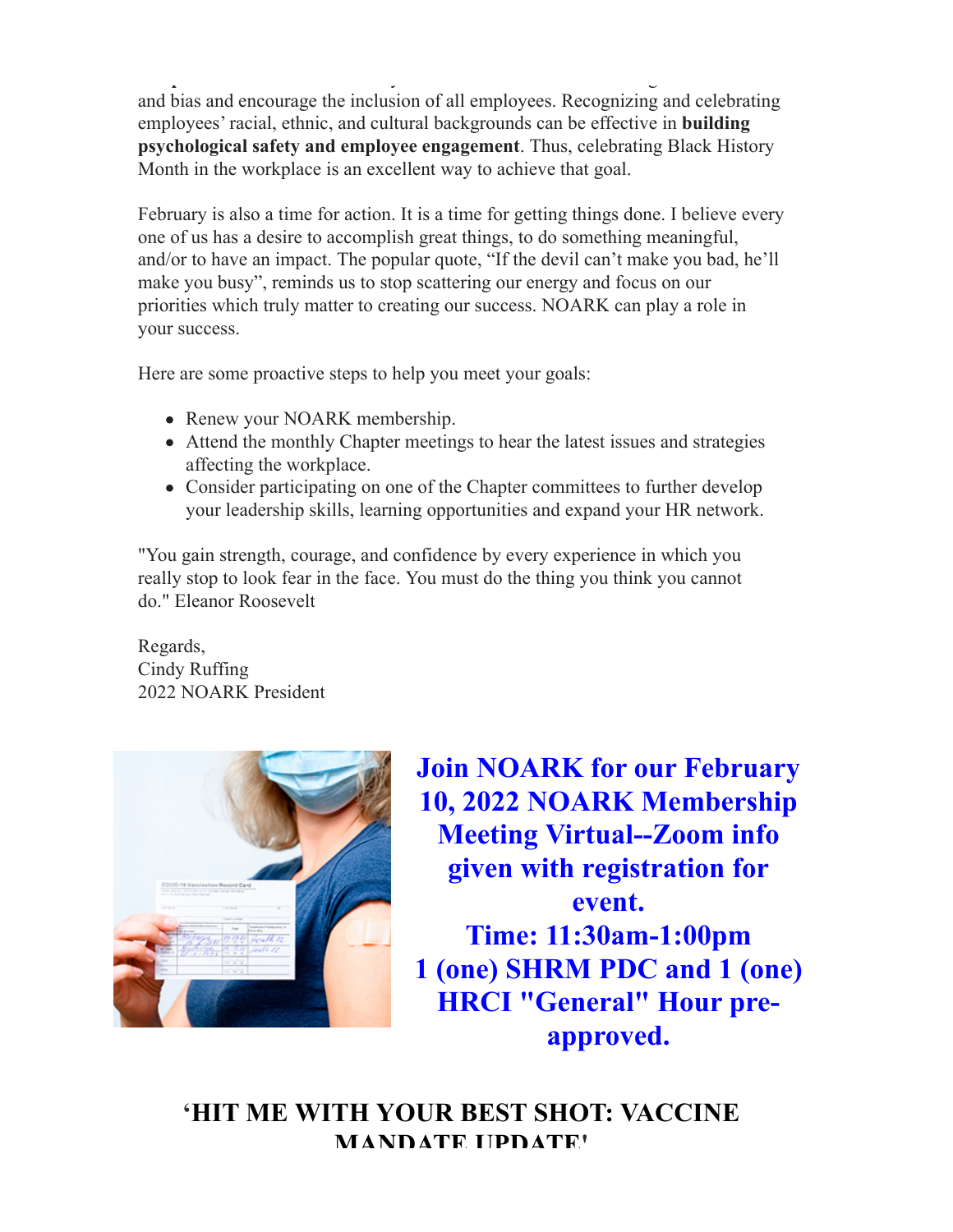#### **MANDATE UPDATE'**

Description: In this webinar, participants will learn about the ever changing federal vaccine mandates and be provided with an update about where these laws currently stand. Missy, Amber, and Greg will address preemption – when does federal law apply and when does Arkansas law apply? We will address Arkansas's recently effective legislation that provides an exemption process for those who elect not to be vaccinated despite employer requirements. Missy, Amber, and Greg will also discuss how employers should analyze and consider religious and medical accommodation requests. Learning Objectives:

- Understanding the current status of federal vaccine requirements
- Understanding Arkansas law regarding vaccines and testing
- How to better analyze and consider accommodation requests

**SPEAKERS:** Panel Discussion with Missy McJunkins Duke, Amber Wilson Bagley, & Greg Northen Attorneys with Cross, Gunter, Witherspoon & Galchus, P.C. (For detailed information on speakers click **[HERE](https://r20.rs6.net/tn.jsp?f=001I8r9bO46ReEbo0Qp8-psYZ580BACgc9lZgJXa2SDHZyrP7m5Cm3ZtltXPENcDP4DhXGnj7LZb50aJcw5gaNsQzMnOJz_irsDnTColltK6EZ7OtAfUQJ7SJssIpRJe6qThohMcxI-l4eZGlEiJxmfktkB7_ANPrKX08WjdxECsSOTWPeGV_8ytcyv9zDYhPecUxUvl21nWsO_YpxDGGmnDWPukdLNrt21YPFZ2LPuuEI=&c=nRvT-4SuHyGK-v-OxRbxQSf0Dvj5umdOdjqouvUcat__VV_f9hGm_g==&ch=UV1MYkDJk3e_fAApVcXr7LC-47YD-aTpoPuK3DpKEjdYNSdqOiiLqg==)**.)

**[Register Today!](https://r20.rs6.net/tn.jsp?f=001I8r9bO46ReEbo0Qp8-psYZ580BACgc9lZgJXa2SDHZyrP7m5Cm3ZtltXPENcDP4DhXGnj7LZb50aJcw5gaNsQzMnOJz_irsDnTColltK6EZ7OtAfUQJ7SJssIpRJe6qThohMcxI-l4eZGlEiJxmfktkB7_ANPrKX08WjdxECsSOTWPeGV_8ytcyv9zDYhPecUxUvl21nWsO_YpxDGGmnDWPukdLNrt21YPFZ2LPuuEI=&c=nRvT-4SuHyGK-v-OxRbxQSf0Dvj5umdOdjqouvUcat__VV_f9hGm_g==&ch=UV1MYkDJk3e_fAApVcXr7LC-47YD-aTpoPuK3DpKEjdYNSdqOiiLqg==)**



**HR Professionals...**The NOARK Vendor Directory is a listing of vendors by category that serves as a convenient resource for Human Resource Professionals to refer to throughout the year to assist

them in making purchasing decisions. Accessible 24/7 at the NOARK website **[www.noark.org](https://r20.rs6.net/tn.jsp?f=001I8r9bO46ReEbo0Qp8-psYZ580BACgc9lZgJXa2SDHZyrP7m5Cm3Ztqc_JEr6mAwCgE8AjxbhmbtGDvdctLkQV8mw-V8qO1E4sPFgHZxmqyDAnE0X73Bzu8Gq5MlR64z4t9pUAjXtc5Ge8lg9m1t_TWs-JBMIFE6x7i_oPl1wUL9nLPkv4jY9y3T2ZBGyawVb&c=nRvT-4SuHyGK-v-OxRbxQSf0Dvj5umdOdjqouvUcat__VV_f9hGm_g==&ch=UV1MYkDJk3e_fAApVcXr7LC-47YD-aTpoPuK3DpKEjdYNSdqOiiLqg==)**.

**Vendors...**The NOARK Vendor Directory listings include your company logo, name, contact information, a website link and a short paragraph (less than 200 words) describing your company's services. You have the option to subscribe to be listed in one or more categories and your listing will appear within 48 hours. Listings are on an annual basis and you will have the option to renew each year. **[Create NOARK Vendor Directory Listing](https://r20.rs6.net/tn.jsp?f=001I8r9bO46ReEbo0Qp8-psYZ580BACgc9lZgJXa2SDHZyrP7m5Cm3ZtltXPENcDP4DKXJtZhEM6xfSaF4jVuAWW745YTITY5AHtWDsyY-msq4jMjyhl-52wEIlJK-4YeBhPojUzRbVTlCNR7Ujhi5dMBrROzWF1kazw4h4489CHCS3p3WJ563loQ==&c=nRvT-4SuHyGK-v-OxRbxQSf0Dvj5umdOdjqouvUcat__VV_f9hGm_g==&ch=UV1MYkDJk3e_fAApVcXr7LC-47YD-aTpoPuK3DpKEjdYNSdqOiiLqg==)**



Every February, the U.S. honors the contributions and sacrifices of African Americans who have helped shape the nation. Black History Month celebrates the rich cultural heritage, triumphs and adversities that are an indelible part of our country's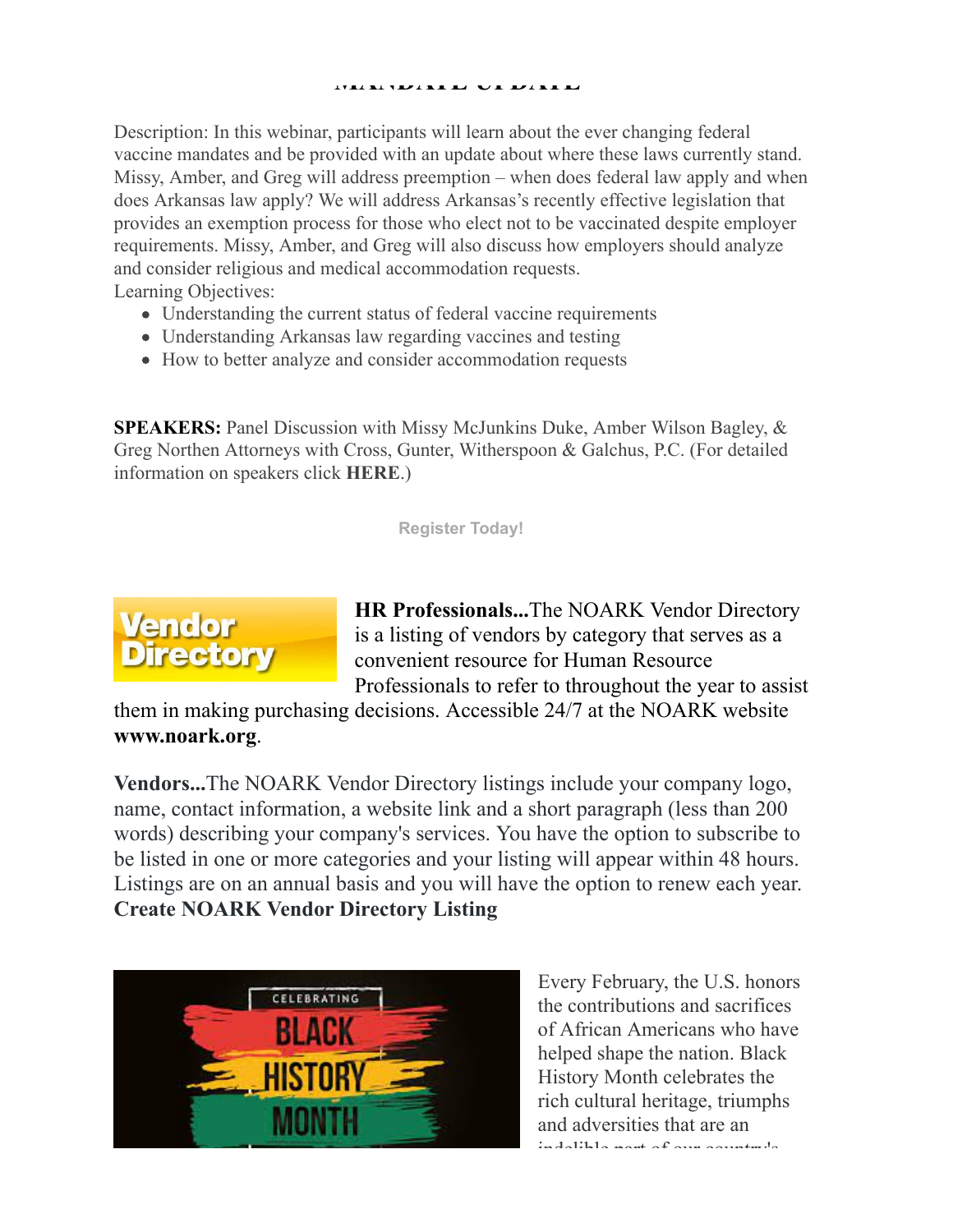**FEBRUARY** 

indelible part of our country's history.



### **The End of One Mandate, The Continuation of Another**

Many HR professionals and compliance officers, this one included, have put in what seems like a couple of years' worth of work in on the OSHA vaccine, masking, and testing Emergency Temporary Standard's mandate (ETS), whipsawing policies in cadence with OSHA's implementation and enforcement...

**[Legislative Blog](https://r20.rs6.net/tn.jsp?f=001I8r9bO46ReEbo0Qp8-psYZ580BACgc9lZgJXa2SDHZyrP7m5Cm3ZtpOhKeLT39UpbIQrPtugN9JTeILRbabkai83LJkFt2CK0fqo_WO7Z7nJUeSBvKJRRYbCdA9c2mdC2gJVVLHnkKfX1FlTommmhCwwMADmKG-OsPrGPLUry0k=&c=nRvT-4SuHyGK-v-OxRbxQSf0Dvj5umdOdjqouvUcat__VV_f9hGm_g==&ch=UV1MYkDJk3e_fAApVcXr7LC-47YD-aTpoPuK3DpKEjdYNSdqOiiLqg==)**

### **College Relations Committee**

Are you a new member or a long time veteran looking to get involved. Consider College Relations. We are a small committee with a HUGE impact. We are working with the local universities to start student chapters and it will be a great opportunity to use your HR Expertise to become a mentor to an up and coming HR Professional. If you are interested, please contact College Relations Chair Dale Clinton. We will have our first meeting the week of February 14th to lay out our plans for the year. We hope to hear from you.

Dale Clinton, PHR College Relations Chair *[noarkcollegerelations@noark.org](mailto:noarkcollegerelations@noark.org)*



#### **Workforce Readiness Resource**

NWA is blessed with a number of workforce serving organizations and during 2022 we will be highlighting them and offering you links to their services. This month, we will start with the Northwest Arkansas Council and it's rich array of workforce resources.

#### **[https://nwacouncil.org/our-work-workforce-development/](https://r20.rs6.net/tn.jsp?f=001I8r9bO46ReEbo0Qp8-psYZ580BACgc9lZgJXa2SDHZyrP7m5Cm3ZtltXPENcDP4DpveY9KcdKGh-SuLzJooS65_GI_lrMlkIo15D7tWmo_4taZzk5eMbRNt10zKCV9OYNzvmhHvmZYUnZQLZdk1V2YewssPwlTfctgRzVYr9e3coJmvY-ncrvgGWUb4bTVNU&c=nRvT-4SuHyGK-v-OxRbxQSf0Dvj5umdOdjqouvUcat__VV_f9hGm_g==&ch=UV1MYkDJk3e_fAApVcXr7LC-47YD-aTpoPuK3DpKEjdYNSdqOiiLqg==)**

If you know of a workforce service, here in NWA that could be useful to

our membership, please contact: Judith Tavano, NOARK Workforce Readiness Chair **[judithtavano@gmail.com](mailto:judithtavano@gmail.com)**

## **JOIN NOARK CLUB 2022** AND CHEEODT THE CHEAL EQUAD ATION!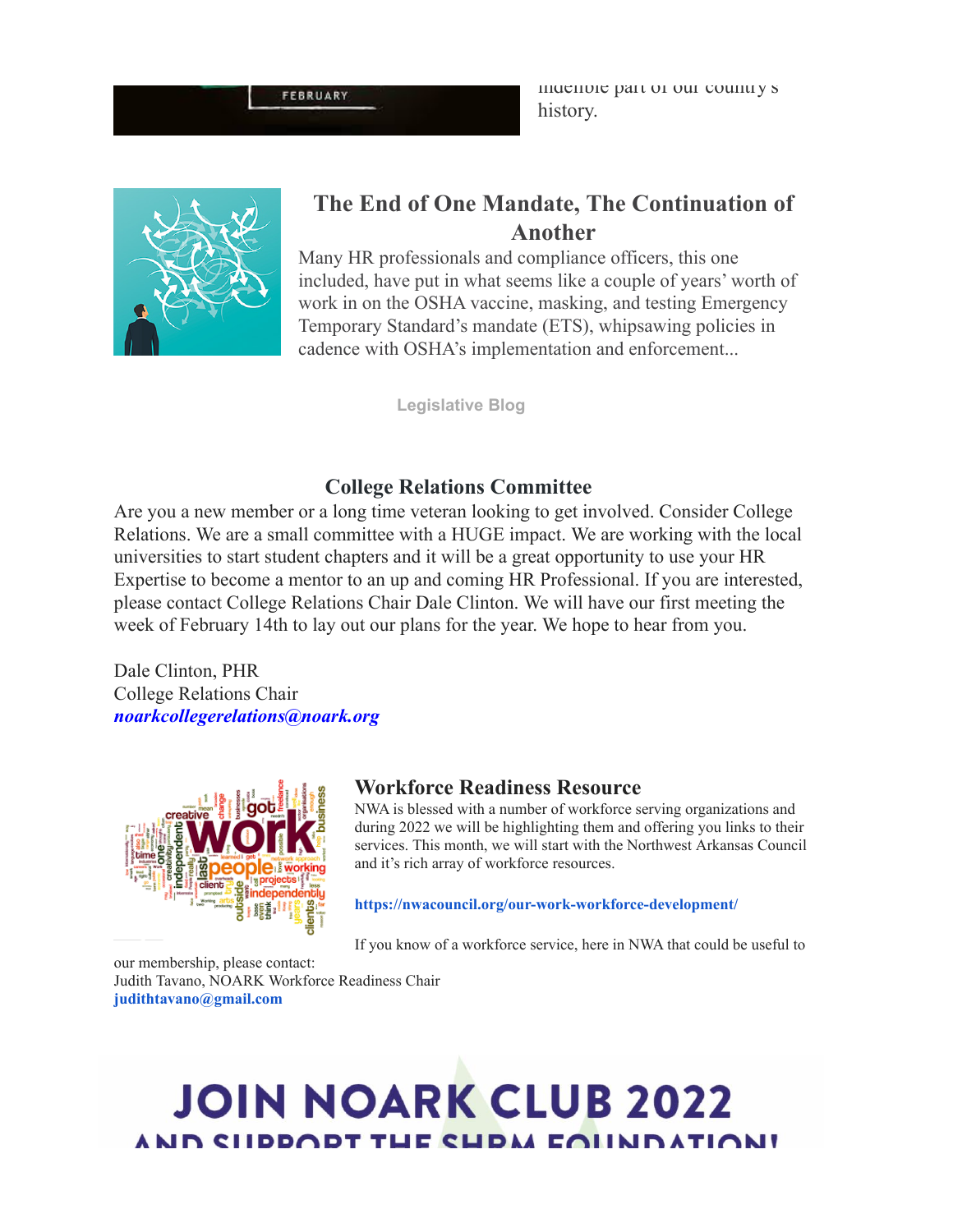- Annual membership is \$22.00.
- One (1) ticket each paying membership to be entered in our monthly meeting drawing for \$100.00 sponsored by Total Payroll Company (TPC).
- Additional tickets and memberships can be purchased at https://square.link/u/xHbY2jTQ.

# 1 TICKET = \$5.00 5 TICKETS = \$20.00

We will use this online platform for payment processing until we are back to in person meetings.

Please email Korenda Allen with any questions or suggestions you may have for NOARK Club22 at kallen@bwdh2o.org.

# **Iore Than Payro**

# )FESSIONAL **MAGAZINE**

**February Issue is here...click on the logo above.**



ELLA is back in person on April 13-14, 2022 at the Robinson Center and Doubletree Hotel in Little Rock. Watch our **[website](https://r20.rs6.net/tn.jsp?f=001I8r9bO46ReEbo0Qp8-psYZ580BACgc9lZgJXa2SDHZyrP7m5Cm3ZtnyU_8QPYc6yqDa0LG1OCCe18iq4B7imysoV-AJ8nUmSdjeLnJ-sry4O47daVzH64EfDN2QeLQiOKmn73XuxwOMl8nK3ZjSYWm7OZtpPrnVASEVFohEW6lIzm0tUyJMrhO7oLxK2xa6OrllNzXvVlnl44iKBQixdMRITNd-6Pi06Gc3o8jMiCiSwB1oSDKZhfg==&c=nRvT-4SuHyGK-v-OxRbxQSf0Dvj5umdOdjqouvUcat__VV_f9hGm_g==&ch=UV1MYkDJk3e_fAApVcXr7LC-47YD-aTpoPuK3DpKEjdYNSdqOiiLqg==)** and emails for more information.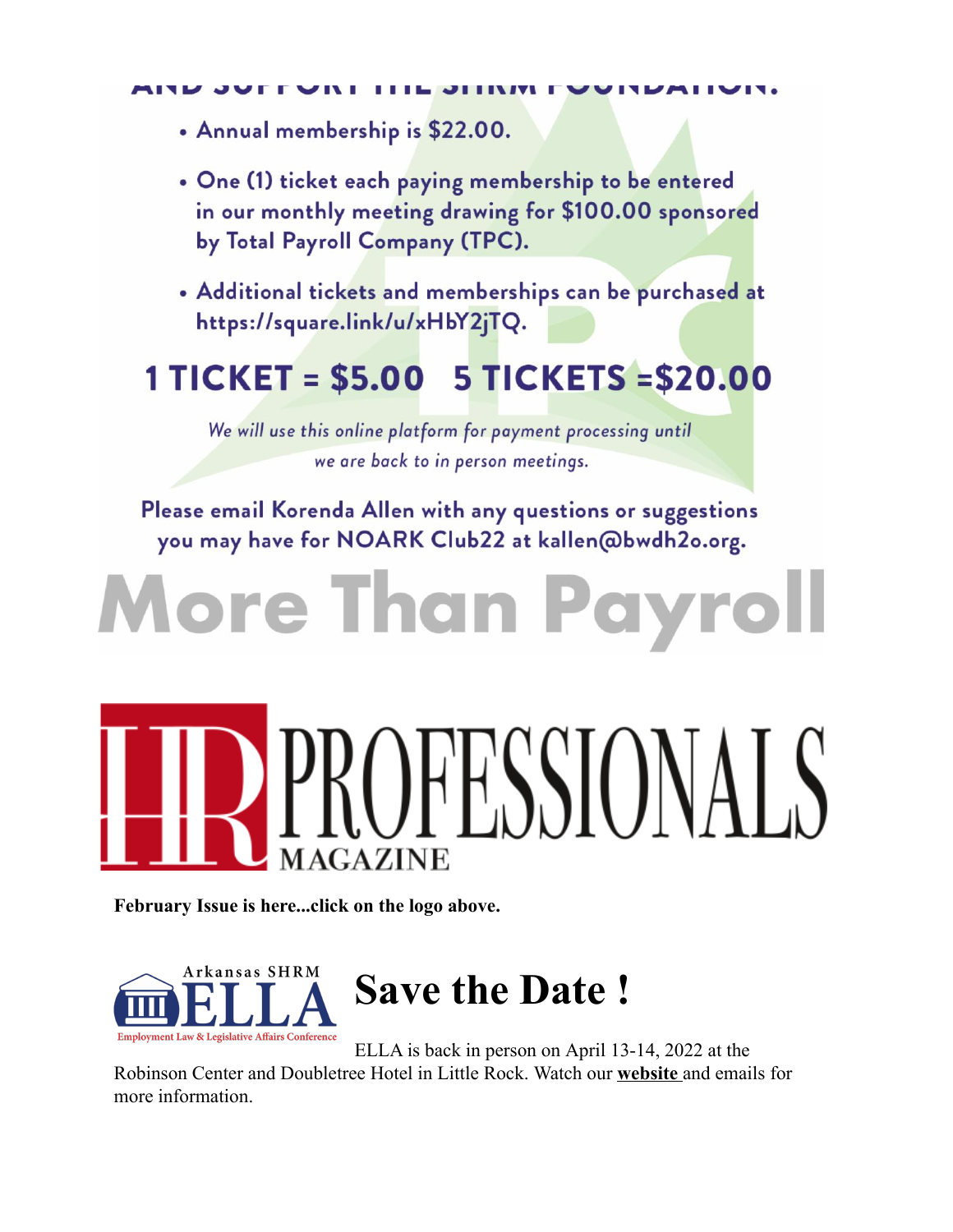

The Arkansas SHRM Conference & Expo will be October 24-26, 2022 in Hot Springs. Watch our **[website](https://r20.rs6.net/tn.jsp?f=001I8r9bO46ReEbo0Qp8-psYZ580BACgc9lZgJXa2SDHZyrP7m5Cm3ZtnyU_8QPYc6y7a3zrMW3-H7bmoEUyBB78bRm1t-357CEArYDQdbbwxRqQt5ZtKLo6ViMVqKxBwplHDUWj6lpwgfyyaQwStTrSLvjcn1PYNiES4UxZfnJJ6_lGzKLxK_7fqUOKfnX_m1ZBMDxcjlMNy_ZsA_eAkxbF75hzaXhIW1JJWxrXob0kdtfY7qOdJ7_rA==&c=nRvT-4SuHyGK-v-OxRbxQSf0Dvj5umdOdjqouvUcat__VV_f9hGm_g==&ch=UV1MYkDJk3e_fAApVcXr7LC-47YD-aTpoPuK3DpKEjdYNSdqOiiLqg==)** and emails for more information.

## **2021 NOARK Compensation and Benefits Salary Survey available for purchase... Sponsored by**



**[Purchase Here](https://r20.rs6.net/tn.jsp?f=001I8r9bO46ReEbo0Qp8-psYZ580BACgc9lZgJXa2SDHZyrP7m5Cm3ZttR7UI_vVShkCKC5d90TEFa5cwDJQunPozhg-RoD5jwuaN7fQK62aBD287NVB4-WXbHhkXfkxBQHC5oIbcqEu-KS3DDyqqyq1t5OzTU5QB_GhbYogAy0h3MsIw-WCqupW-1Cg3sFnVX2xDDb0E-9-zM=&c=nRvT-4SuHyGK-v-OxRbxQSf0Dvj5umdOdjqouvUcat__VV_f9hGm_g==&ch=UV1MYkDJk3e_fAApVcXr7LC-47YD-aTpoPuK3DpKEjdYNSdqOiiLqg==)**

- **Dawn Rodriguez,** The Salvation Army
- **Amanda Ragsdale,** A-List Home Care
- **Jessie Chiddister,** Express Employment Professionals
- **Penny Horton,** Who's Your HR?
- **Tina Gilbert,** Next Level Training Solutions Group, LLC
- **Jonathan Holder,** B-Unlimited
- **Melody Applebaugh,** Integra Technologies
- **Onika Williams,** Evolv3 Consulting, LLC

**Please reach out to them and make them feel welcome.**

## **2021 NOARK NWA Walmart Vendor Survey Is Available For Purchase!**

**[For More Information on How to Purchase](https://r20.rs6.net/tn.jsp?f=001I8r9bO46ReEbo0Qp8-psYZ580BACgc9lZgJXa2SDHZyrP7m5Cm3ZtkbveB5_6mrXWmkxjbNsmHGahrCxhLTFSt4cXZfQJjtHlWGokMrodkLJvi3jtOWz0tr512vgoXmOg6ZcS1jruu1MAFJYWxTIHhA4_FvjjXVqOCjRsBGRYYgCOBWcPandpf0IpQct_oly&c=nRvT-4SuHyGK-v-OxRbxQSf0Dvj5umdOdjqouvUcat__VV_f9hGm_g==&ch=UV1MYkDJk3e_fAApVcXr7LC-47YD-aTpoPuK3DpKEjdYNSdqOiiLqg==)**

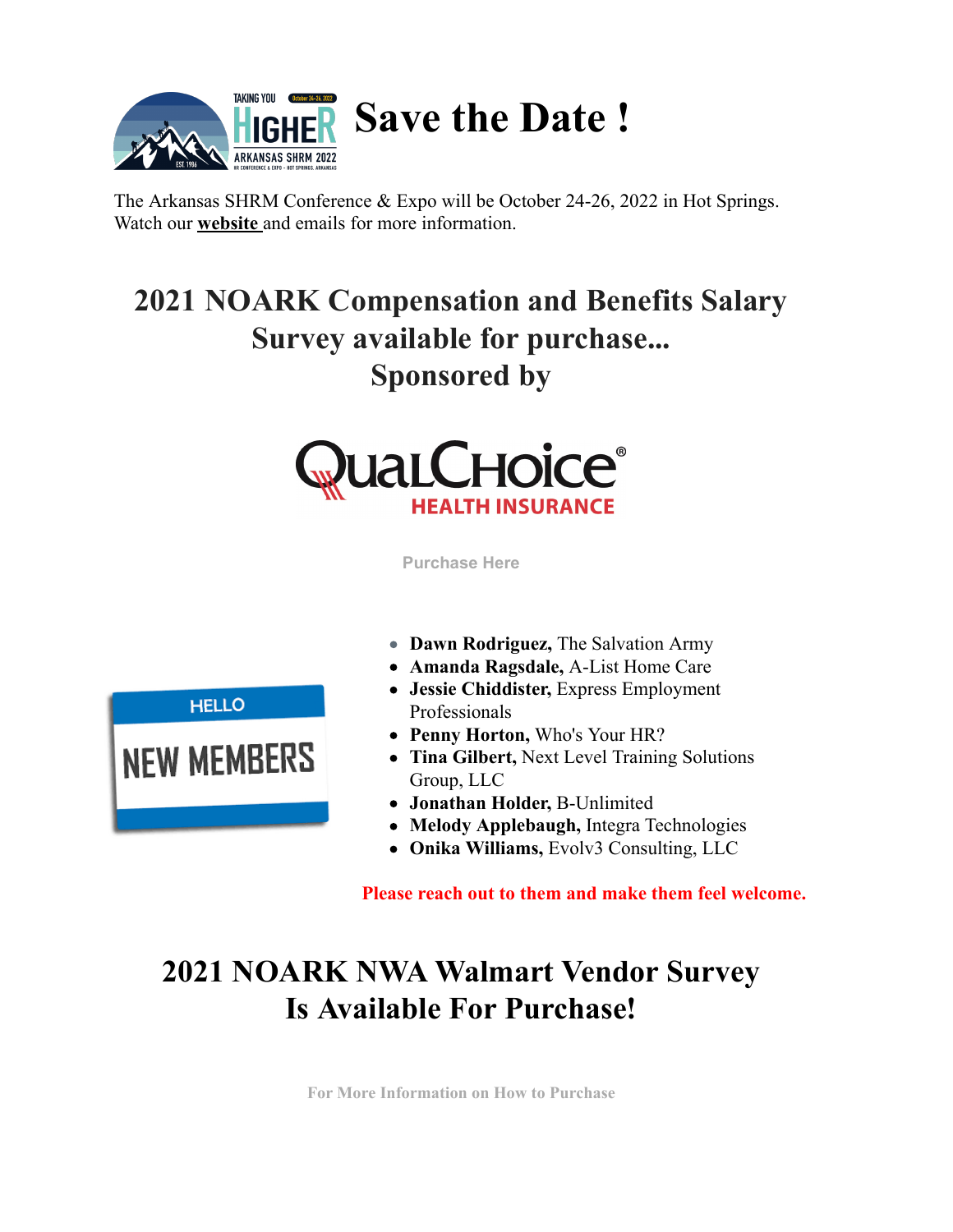# **NORTHWEST ARKANSAS HR JOB, LISTINGS**

- **Jr Talent Acquisition Manager,** 1st Employment
- **Talent Acquisition Manager,** 1st Employment
- **Administrative Assistant,** Arkansas Blue Cross Blue Shield
- **Assistant Education Coordinator,** Beaver Water District
- **Executive Administrator,** Beaver Water District
- **Employee Relations Specialist,** City of Bentonville
- H**uman Resource Analyst,** University of Arkansas
- **Administrative Assistant HR/AR,** FM Corporation
- **Payroll Specialist,** John Brown University

Note--Please remember as a NOARK Member you can post an HR Related job for FREE.

**[Create HR Job Listing](https://r20.rs6.net/tn.jsp?f=001I8r9bO46ReEbo0Qp8-psYZ580BACgc9lZgJXa2SDHZyrP7m5Cm3ZtgPen87O8Eazd-N0AHOXbkUEcHyMQjurw_DxkWaPvjRa6O6wSFCg4wGpvioDKndZcv-v5_n6bdvzK5s0MAQGHjgKJFnCyXuKl92nlcy6dSVJF_HirVQFDtAl5bnGb9ojWg==&c=nRvT-4SuHyGK-v-OxRbxQSf0Dvj5umdOdjqouvUcat__VV_f9hGm_g==&ch=UV1MYkDJk3e_fAApVcXr7LC-47YD-aTpoPuK3DpKEjdYNSdqOiiLqg==)**

## **Thank You To Our NOARK Sponsors...We Appreciate You!!!**









Northwest Arkansas Human Resources Association info@noark.org